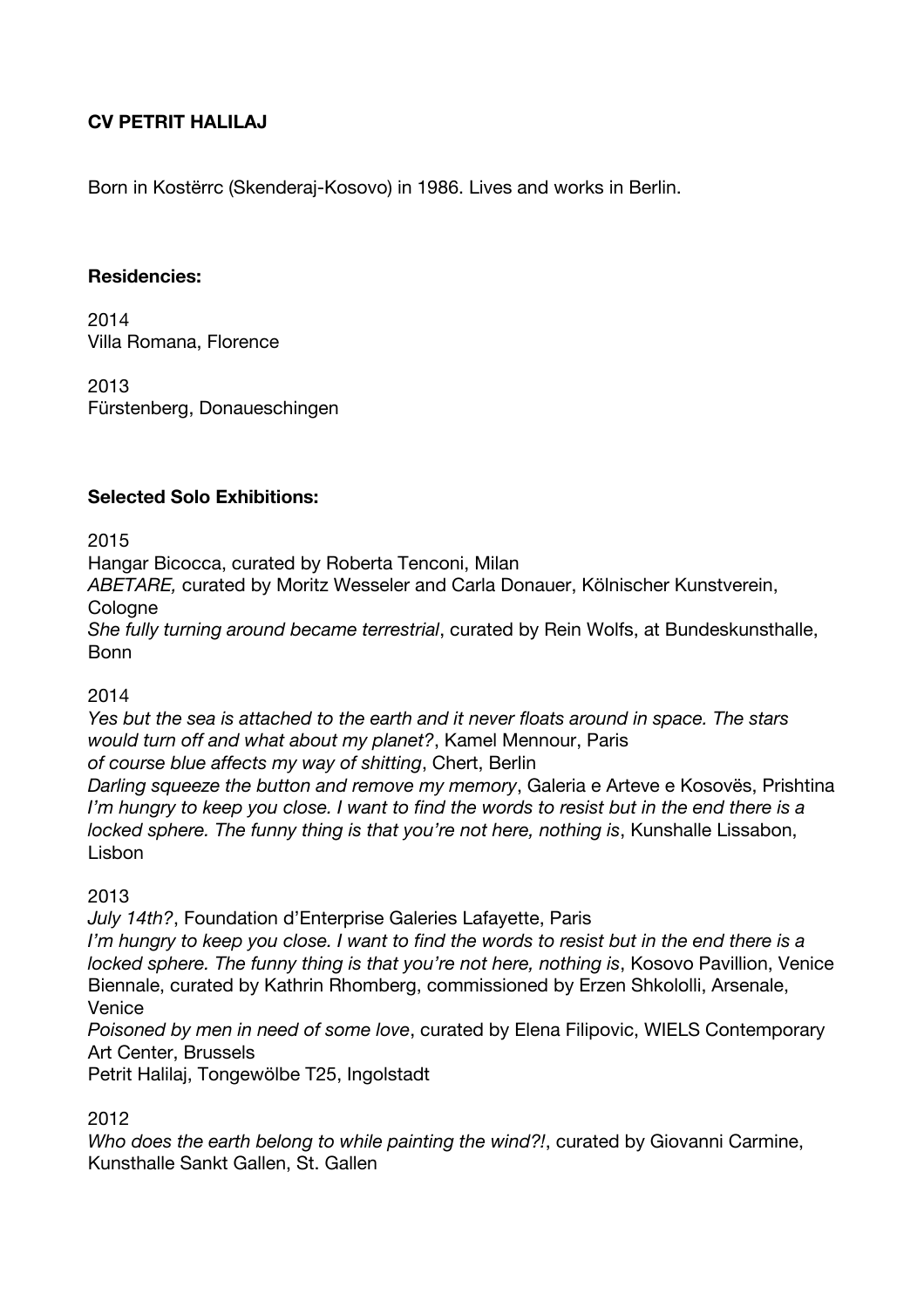2011

Petrit Halilaj, curated by Veit Loers, Kunstraum Innsbruck, Innsbruck *Kostërrc (CH)*, Statements, Art Basel , with Chert, Berlin

2009

*Back to the Future*, curated by Albert Heta, Stacion, Center for Contemporary Art Prishtina, Kosovo.

*Petrit Halilaj*, solo exhibition, Chert, Berlin.

1996

*Shote Galica*, Scuola Elementare, curated by Behlul Spahiu, Runik-Kosovo

### **Group Exhibitions:**

2015

Alfred Jarry Archipelago: 'HA 'HA, Museo Marino Marini, Florence

PAC-Pavilion of Contemporary Art, Milan

*Appearance & Essence – Timișoara Art Encounters 1st Edition,* Art Encounters Foundation, Timisoara

*Florenz Contemporary,* Italian Embassy in Berlin, Berlin

*Thirty one,* curated by Hans-Ulrich Obrist and Petrit Halilaj National gallery of Kosovo, Kosovo

*What's Love Gotta Do With It,* S.A.L.T.S., Switzerland

*Trouble in Paradise,* Bundeskunsthalle, Bonn

*Slip of the Tongue*, curated by Caroline Bourgeois and Danh Vo, Punta della Dogana, Venice

2014

*Shit and Die,* Palazzo Cavour, curated by Maurizio Cattelan, Myriam Ben and Marta Papini, Turin

*Fragile Sense of Hope"*, Telekom Collection, curated by Nathalie Hoyos and Rainald Schumacher, me Collectors Room, Berlin

*Artists' Artists*, Marian Goodman Gallery, New York

*Fieldworks: Animal Habitats in Contemporary Art*, curated by Chris Clarke, Lewis Glucksman Gallery, Cork*Villa Romana-Preisträger 2014*, Villa Romana, Florence

# 2013

*Editionshow*, Chert, Berlin

*Zweiter Streich*, Fürstenberg Zeitgenössisch, Donaueschingen.

*SUPER Visions – Zeichnen und Sein*, curated by Stefanie Heckmann, Museum Schloss Moyland, Moyland

2012

*Fuoriclasse – 20 years of Italian Art in the class of Alberto Garutti*, curated by Luca Cerizza, Galleria d'Arte Moderna, Milan *Focus*, Frieze art fair, with Chert Berlin

*It doesn't always have to be beautiful, unless it's beautiful*, Muslim Mulliqi prize, The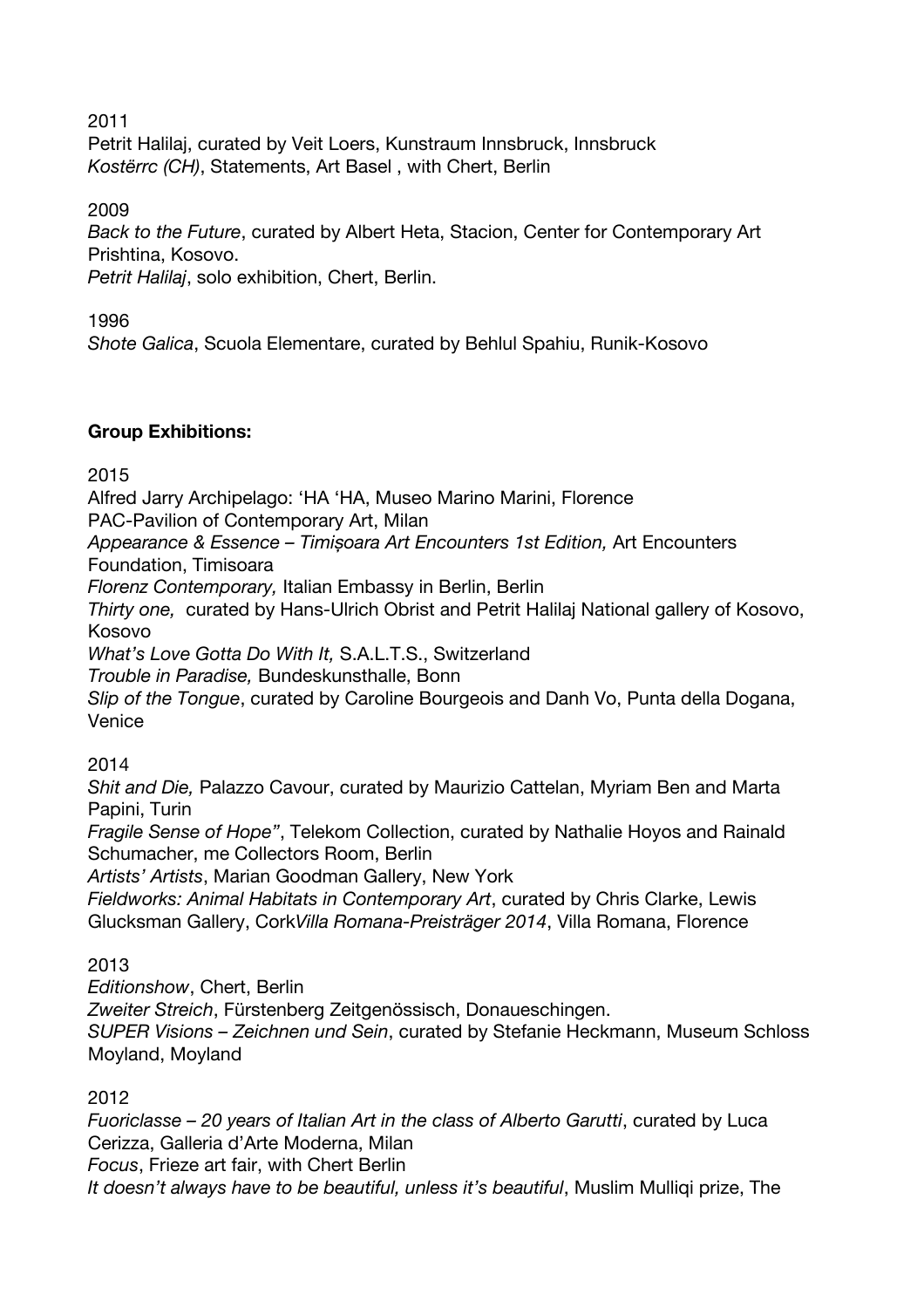Kosovo Art Gallery, Prishtina,

*New Public*, curated by Rein Wolfs, Museion, Bolzano

*Lost and Found*, curated by Isabel Devriendt, Wilfried Huet, Dirk Engelen, Stella Lohaus. ERROR ONE, Antwerp

*30 Künstler/30 Räume*, curated by Kathleen Rahn, Kunstverein Nürnberg, Albrecht Dürer Gesellschaft, Nuremberg

# 2011

*Temporaneo*, organized by IMF Foundation and Nomas Foundation, Auditorium, Rome *nobody, not even the rain, has such small hands*, curated by Scott C. Weaver, RaebervonStenglin, Zurich

*Ernste Tiere: Petrit Halilaj, Judith Hopf, Bedwyr Williams*, curated by Christina Végh Bonner Kunstverein, Bonn

*Ostalgia*, curated by Massimiliano Gioni, New Museum, New York

*Based in Berlin*, curated by Angelique Campens, Fredi Fischli, Magdalena Magiera, Jakob Schillinger, and Scott Cameron Weaver, Atelierhaus Monbijoupark, Berlin

*Struktur & Organismus*, with Max Frey, Tue Greenfort, Petrit Halilaj, Rita Vitorelli, curated by Stefan Tasch, Marillenhof – Destillerie Kausl, Austria

*You don't love me anymore*, curated by Katja Schroeder, Westfälischer Kunstverein, **Münster** 

# 2010

*Maladresses ou La Figure de l'idiot*, curated by Fanny Gonella, The Institute of Social Hypocrisy, Paris

*Drinnen & Draussen*, Chert, Berlin

*6th Berlin Biennale for Contemporary Art*, curated by Kathrin Rhomberg, KW, Berlin *Petrit Halilaj, Heike Kabisch, Carla Scott Fullerton*, Berlin–Paris Exchange, Galerie Carlos Cardenas, Paris with Chert, Berlin

# 2009

*Melancholy of Compassion*, curated by Melih Gorgun, Siemens Gallery, Istanbul. *Time Machine*, curated by Vlado Velkov, Kunstverein Arnsberg.

# 2008

*The Lamb's Mother in the Creche?*, Chert, Berlin *Art is my Playground*, Tershane, Istanbul

#### 2006

*Mediterraneo Contemporaneo*, curated by Antonio d'Avossa, Castello Aragonese, Taranto

*Corpo Urbano, De Portesio*, curated by di Bruno Muzzolini, Roberta Baldaro, Massimo Rossi, Fondazione Cominelli, Brescia

*Wireless*, curated by Alessandro Mancassola and Bruno Muzzolini, Unorossodue *Migre*, curated by Katia Anguelova and Alessandra Poggianti, Careof, Milano *Open Air*, curated by Marinella Paderni and Isotta Saccani, Orto Botanico, Parma

# 1999

*Bambini Di Kukes*, organized by Dr. Poli Giacomo, Palazzo Municipale di Cremona *Kosove 1999*, organized by Ymer Metalia, I° Premio Galleria d'Arte, Lezhe–Albania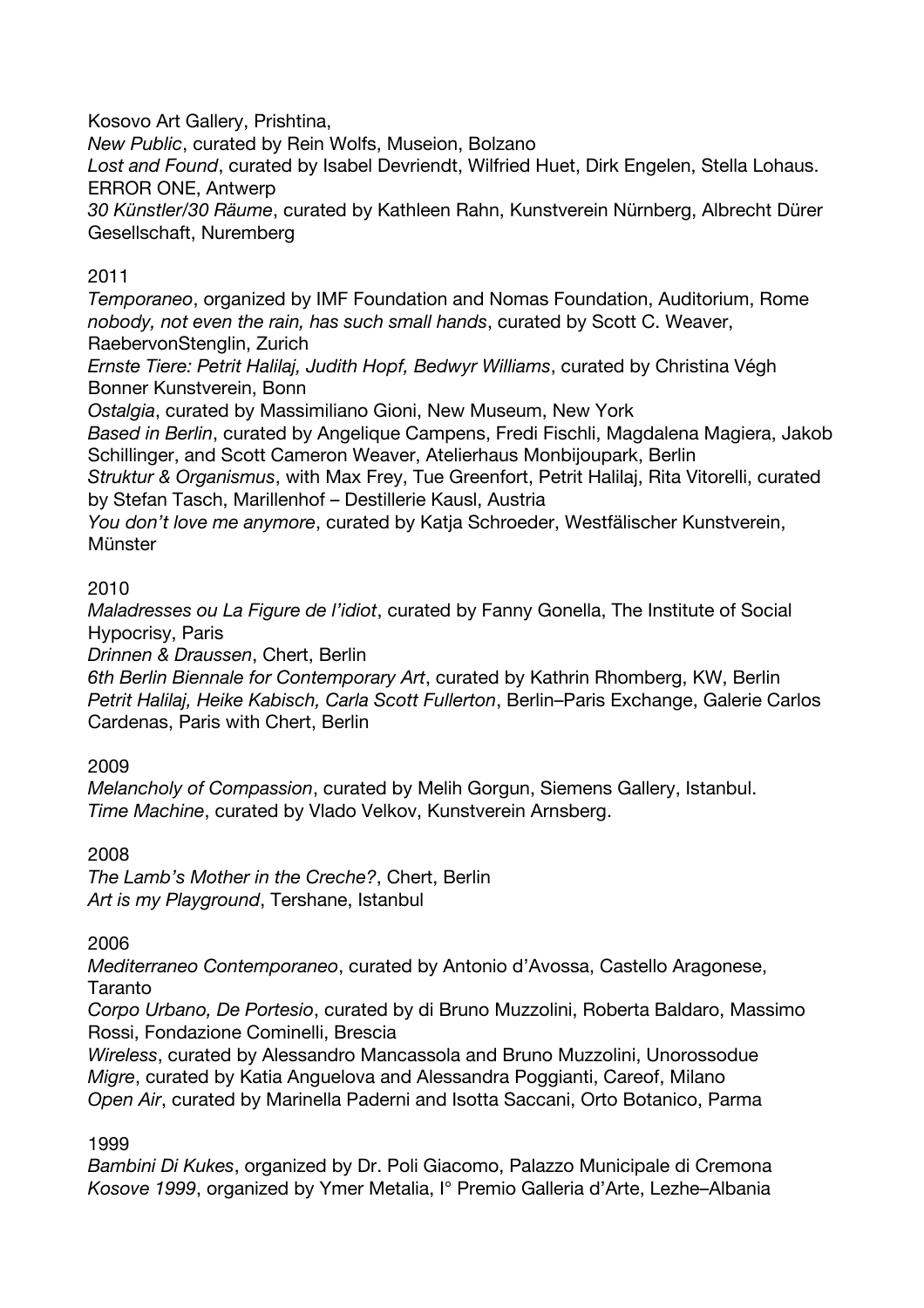#### **Grants – Prizes:**

2010

Blau Orange 2010 – shortlist Simon Denny, Petrit Halilaj, Klara Liden, Nora Schultz

### **Bibliography – Selected Articles**

### 2015

"Alte Meister, Von Neuen Geliebt", *Monopol,* pp. 38, issue #06/2015, June 2015 "No More Trauma, but a Long Journey for Homeland: On the Art of Kosovan Artist Petrit Halilaj", by Yunnia Yang, *Art Collection+Design,* Taiwan, February 2015, pp. 124-129

2014

"Best of 2014" selected by Maurizio Cattelan, *ARTFORUM*, December 2014 "Petrit Halilaj", by Barbara Casavecchia, *ArtReview*, January, February 2014

### 2013

"Le mejor de 2013 – Petrit Halilaj selectedby Danh Vo", *Código Magazine,* issue #78, December 2013

"Agenda: Petrit Halilaj at WIELS", Babara Casavecchia, *Mousse*, no. 40, November 2013 "Highlights: Petrit Halilaj", Elena Filipovic, *Kaleidoscope*, issue 18, Summer 2013 "Kosovo Historienspiel", Birgit Sonna, *Art Das Kunstmagazin*, June 2013

"Papier erobert den Raum", Susanne Schreiber, *Handelsblatt*, March 2013

"Kosovo: Première Vénitiene", *Beaux Arts Magazine*, February 2013

# 2012

Review of the exhibition "Who does the earth belong to while painting the wind?!", Marco Tagliafierro,*Artforum*, November 2012

"'Who does the earth belong to while painting the wind?!' Kunsthalle Sankt Gallen, St. Gallen.," Aoife Rosenmeyer, *Art Review*, n0. 62 / October 2012

"Petrit Halilaj's new project for Kunsthalle St. Gallen", Michele Robecchi, *Kunstbulletin*, 7- 8/2012

"Future Greats", Giovanni Carmine, *Art Review*, issue 57, March 2012

# 2011

"Die Zeit zurückdrehen", Dorothea Nikolussi-Salzer, *Der Standard*, October 2011 "Eine Himmelsscheibe, die die Zeit zurückdreht", Ivona Jelcic, *Tiroler Tageszeitung*, October 2011

Ingeborg Wiensowski, Loch der Erinnerung, *Spiegel Online*, July 25, 2011

"Ernste Tiere" im Bonner Kunstverein, *General Anzeiger Bonn*, July 15, 22011

"Art Basel", Quinn Latimer, *Art Agenda*, June 17, 2011

"Petrit Halilaj – Zeitschrift zuschnitt 42" Stefan Tasch, *Obendrauf*, June 2011

"Petrit Halilaj, by Johan Lundh, *Metropolis M*, no. 3 June / July 2011

"Petrit Halilaj – Brand New", Laura Cherubini, *Flash Art International*, March-April 2011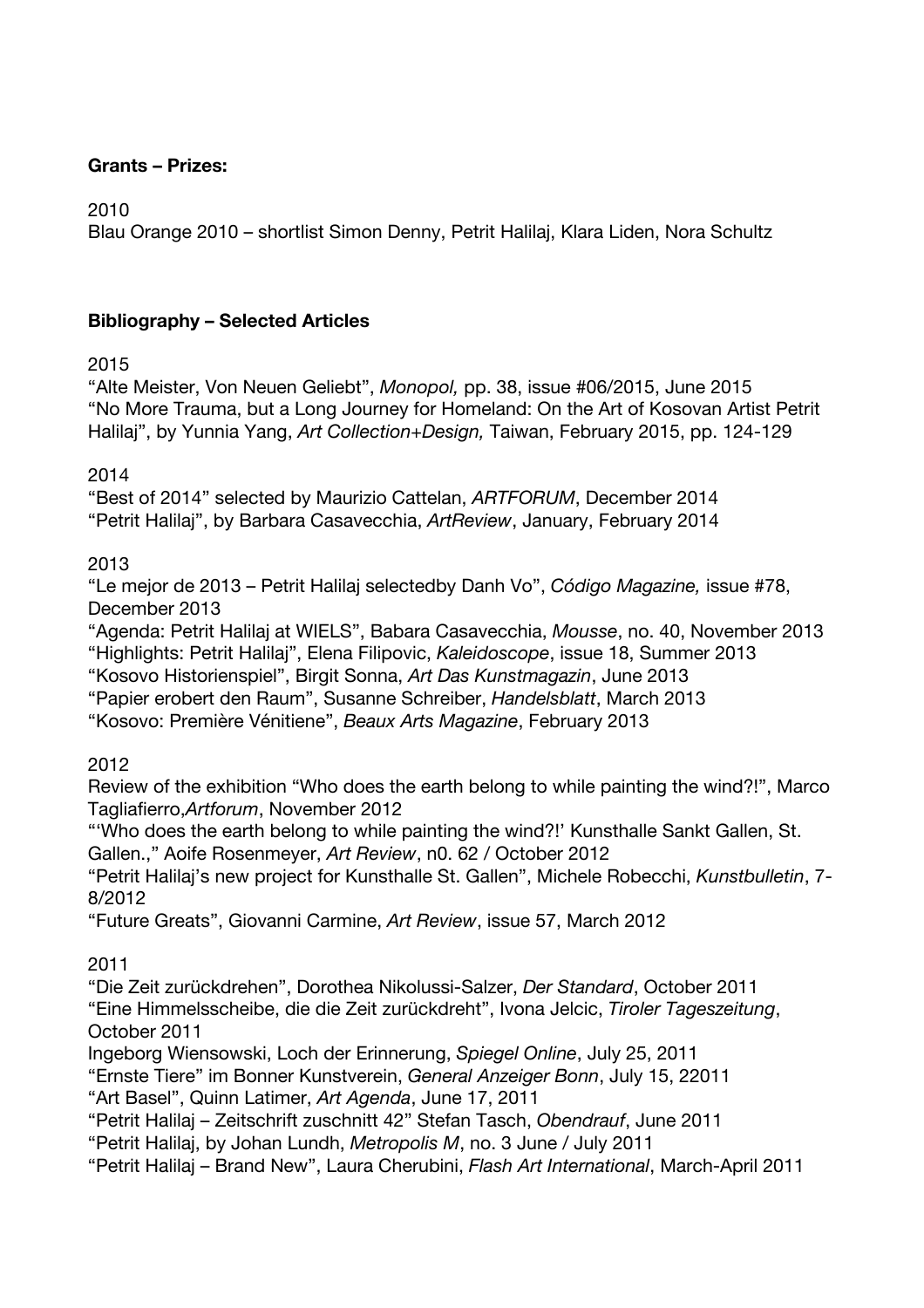### 2010

"Best of 2010", Christine Macel, *Artforum*, December 2010 "Where Is Petrit's Real House?" Vincenzo Latronico, *Domus*, no. 939, September 2010 "Kunst im 21. Jahrhundert", curated by Hans Ulrich Obrist, *DU Magazine*, June 2010 "6 Berlin Biennale, Spezial", *Monopol*, June 2010 "Here and there" Barbara Casavecchia, *Mousse*, n0. 23, April 2010

### 2009

"Home away from home", Vincenzo Latronico, *Domus*, November 2009 "Communication seems to be lacking us as well", *Gargarin*, no. 19, 2009

### 2008

"Ombre, arte, fucili, case e tableaux vivant. Sotto il cielo dell'arte a Torino e Milano. Artissima, le 50 lune di Saturno e le performance di Tino Sehgal", Francesca Pasini, *Linus*, December 2008

### 2007

"Nuovi, Nuovi, Nuovi, dall'archivio Careof & Viafarini", Milovan Farronato, *Exibart.onpaper*, no. 37, February/March 2007

### **Catalogues – Publications**

### 2015

"Petrit Halilaj" exhibition catalogue at Kölnischer Kunstverein, Bundeskunsthalle, Kunst Halle Sankt Gallen, Verlag der Buchhandlung Walther König, Köln. ISBN: 9783863357344.

#### 2014

"Shit and Die", Maurizio Cattelan, Myriam Ben Salah, Marta Papini, Published by Damiani, Bologna, ISBN: 9788862084024

"De Generation of Painting", published by Fondazione 107, Turin, 2014 "Il Piedistallo Vuoto/The Empty Pedestal", Mousse, texts by Boris Buden, Keti Chukhrov,

Vit Havránek, Marco Scotini and Joanna Warsza, Milan, ISBN: 9788867490691

"of course blue affects my way of shitting", Chert and Motto books, Berlin, ISBN: 978294052418

"Kushtetuta", edited by Petrit Halilaj, Alvaro Urbano, Issue 2, Self-published

2013

"Kosovo Pavilion – Venice Biennale", Walther König, edited by Kathrin Rhomberg & Erzen Shkololli, Cologne, ISBN-10: 3863355474, ISBN-13: 978-3863355470

"Poisoned by men in need of some love", exhibition catalogue, edited by Elena Filipovic, WIELS and Motto books, ISBN: 978-2-940524-07-5

"Kushtetuta", edited by Petrit Halilaj, Alvaro Urbano, Issue 1, KOSOVO 2.0

"SUPER Visions – Zeichen und Sein", exhibition catalogue, Museum Schloss Moyland, Verlag für Moderne Kunst, ISBN: 3869844191

#### 2012

"New Public", exhibition catalogue at Museion, Walther König, edited by Rein Wolfs, texts